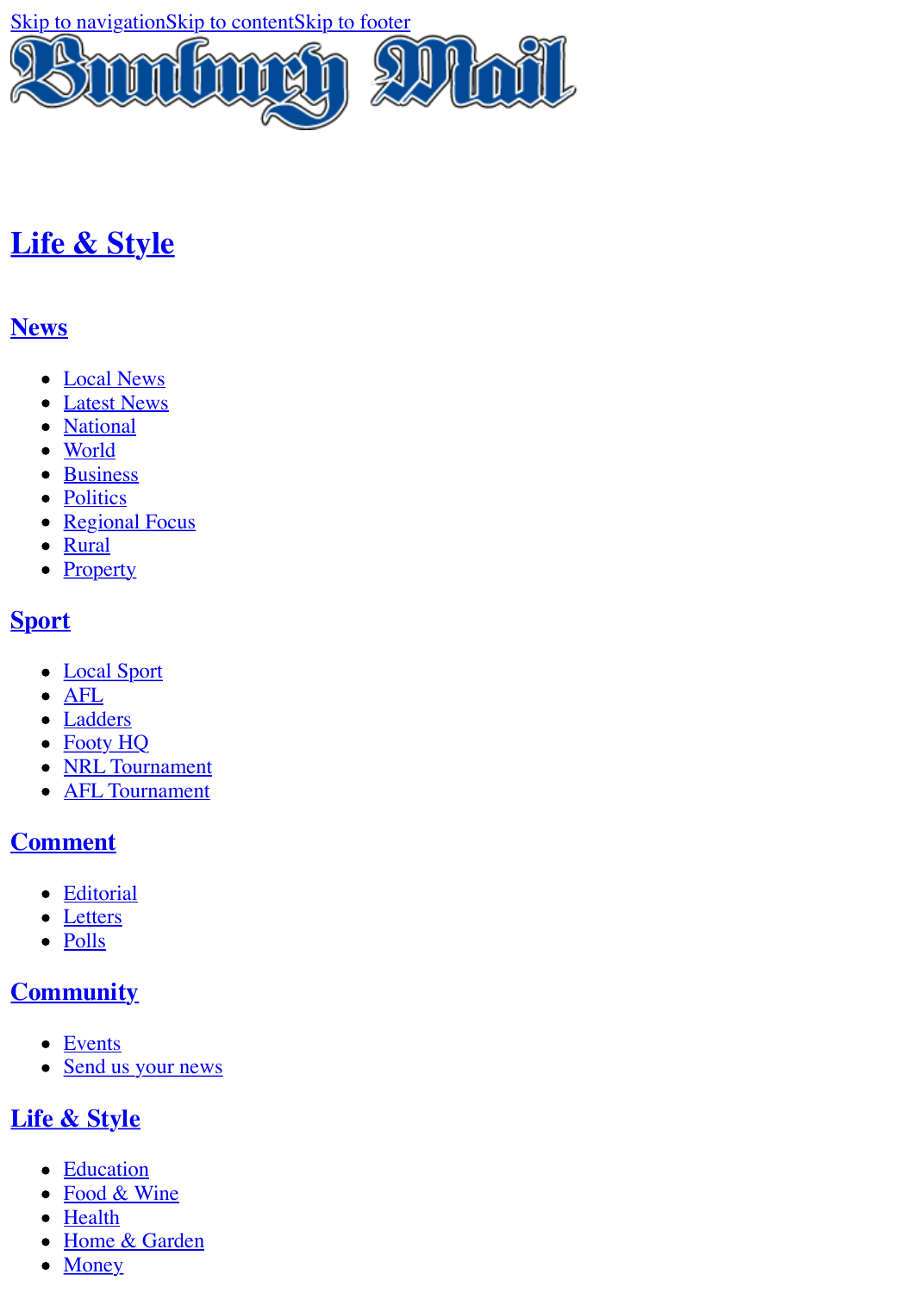- [Parenting](http://www.bunburymail.com.au/life-style/parenting/)
- [Relationships](http://www.bunburymail.com.au/life-style/relationships/)
- **[Technology](http://www.bunburymail.com.au/life-style/technology/)**  $\bullet$
- **[Travel](http://www.bunburymail.com.au/life-style/travel/)**  $\bullet$

### **[Entertainment](http://www.bunburymail.com.au/entertainment/)**

- [Books](http://www.bunburymail.com.au/entertainment/books/)
- [Celebrity](http://www.bunburymail.com.au/entertainment/celebrity/)
- [Games](http://www.bunburymail.com.au/entertainment/games/)
- [Sudoku](http://www.bunburymail.com.au/entertainment/sudoku/)
- [TV & Movies](http://www.bunburymail.com.au/entertainment/tv-movies/)
- [TV Guide](http://www.bunburymail.com.au/entertainment/tv-guide/)

## **[Classifieds](http://www.bunburymail.com.au/classifieds/notices/)**

- [Place a Classifieds Ad](https://advertisers.com.au/?pub=BY)
- **[Tributes](http://tributes.bunburymail.com.au/obituaries/bunburymail-au)**  $\bullet$
- [Celebrations](http://www.legacy.com/celebration/bunburymail-au/)
- [Jobs](http://www.bunburymail.com.au/jobs/)  $\bullet$
- [Cars](http://www.countrycars.com.au/)
- [Real Estate](http://www.domain.com.au/sale/bunbury-wa-6230/)
- [Ag and Rural](https://www.agtrader.com.au/search/wa--southern?utm_source=bunburymail.com.au&utm_medium=classifieds&utm_campaign=regionals)

## **[Recommended](http://www.bunburymail.com.au/business-feature/)**

- [Sponsored Content](http://www.bunburymail.com.au/recommended/)
- [Special Publications](http://www.bunburymail.com.au/special-publications/)
- **[Advertising Features](http://www.bunburymail.com.au/advertising-feature/)**

Search Site Search the site  $\overline{Q}$ 

- **[Home](http://www.bunburymail.com.au/)**  $\bullet$
- $\bullet$
- [News](http://www.bunburymail.com.au/news/)
- [Sport](http://www.bunburymail.com.au/sport/)
- [Comment](http://www.bunburymail.com.au/opinion/)
- [Community](http://www.bunburymail.com.au/community/)
- [Life & Style](http://www.bunburymail.com.au/life-style/)
- [Entertainment](http://www.bunburymail.com.au/entertainment/)
- **[Classifieds](http://www.bunburymail.com.au/classifieds/notices/)**
- [Recommended](http://www.bunburymail.com.au/business-feature/)
- $\bullet$  [All](http://www.bunburymail.com.au/story/3127752/top-10-most-creative-holiday-lessons/?cs=34#)

# **[Life & Style](http://www.bunburymail.com.au/life-style/)[Travel](http://www.bunburymail.com.au/life-style/travel/)**

- **[Education](http://www.bunburymail.com.au/life-style/education/)**  $\bullet$
- [Food & Wine](http://www.bunburymail.com.au/life-style/food-wine/)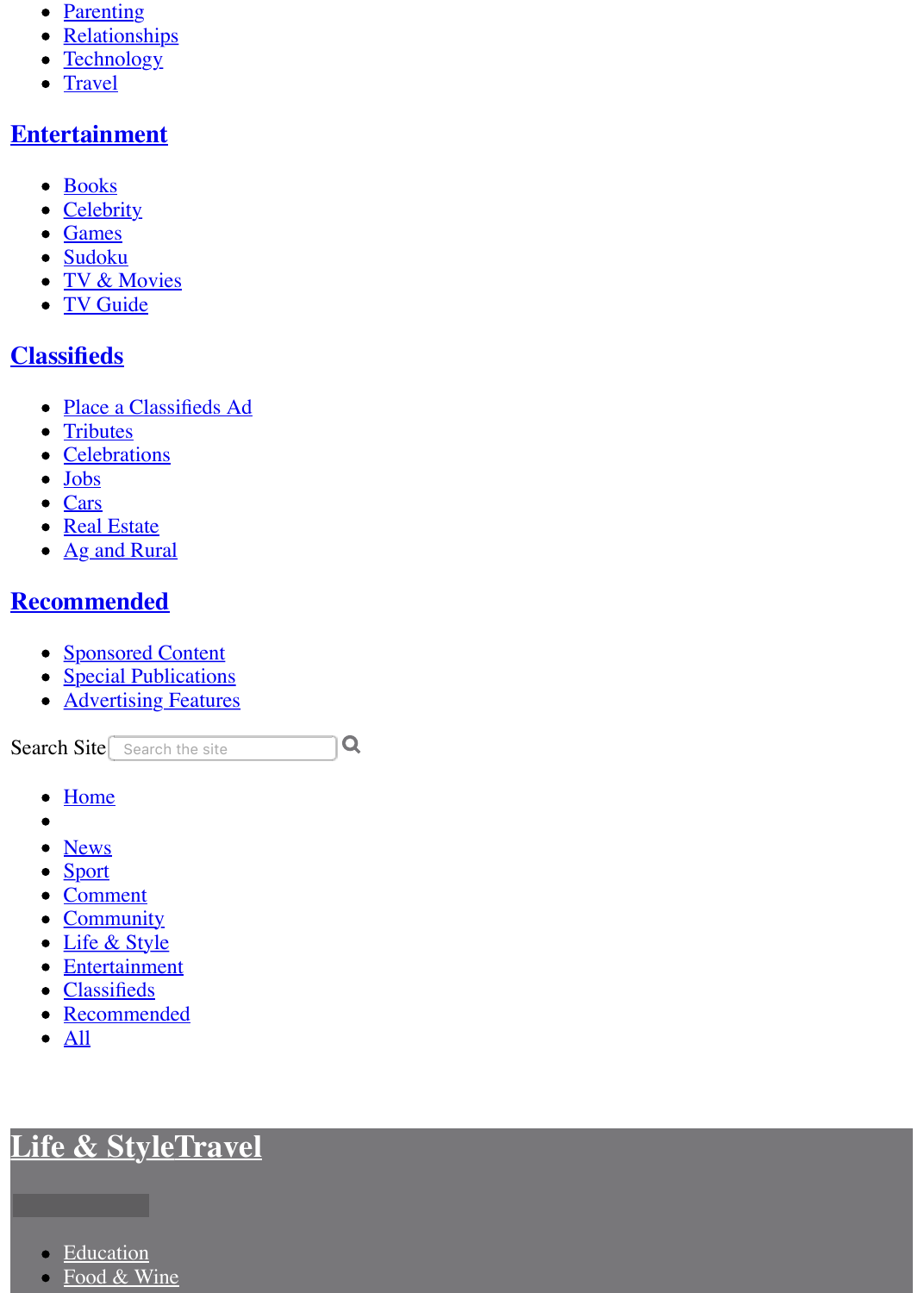- **[Health](http://www.bunburymail.com.au/life-style/health/)**
- [Home & Garden](http://www.bunburymail.com.au/life-style/home-garden/)
- [Money](http://www.bunburymail.com.au/life-style/money/)<sub>1</sub>
- **[Parenting](http://www.bunburymail.com.au/life-style/parenting/)**
- [Relationships](http://www.bunburymail.com.au/life-style/relationships/)
- **[Technology](http://www.bunburymail.com.au/life-style/technology/)**  $\bullet$
- **[Travel](http://www.bunburymail.com.au/life-style/travel/)**
- 1. [Home](http://www.bunburymail.com.au/)
- 2. [Life & Style](http://www.bunburymail.com.au/life-style/)
- 3. [Travel](http://www.bunburymail.com.au/life-style/travel/)

June 6 2015 - 10:15PM

## **Top 10 most creative holiday lessons**

**Michael Gebicki**  $\bullet$ 

#### **[Travel](http://www.bunburymail.com.au/life-style/travel/)**

- **f [SHARE](https://www.facebook.com/sharer/sharer.php?u=http://www.bunburymail.com.au/story/3127752/top-10-most-creative-holiday-lessons/?cs=34)**
- **S[TWEET](http://twitter.com/share?url=http://www.bunburymail.com.au/story/3127752/top-10-most-creative-holiday-lessons/?cs=34&text=Top%2010%20most%20creative%20holiday%20lessons&via=BunburyMail)**
- 
- $\mathbf{C}$



! Flamenco classes are on offer in Granada, Spain.

Watching the world go by from a cafe table has its charm, but travel works best when it's hands-on. Here are 10 energising suggestions.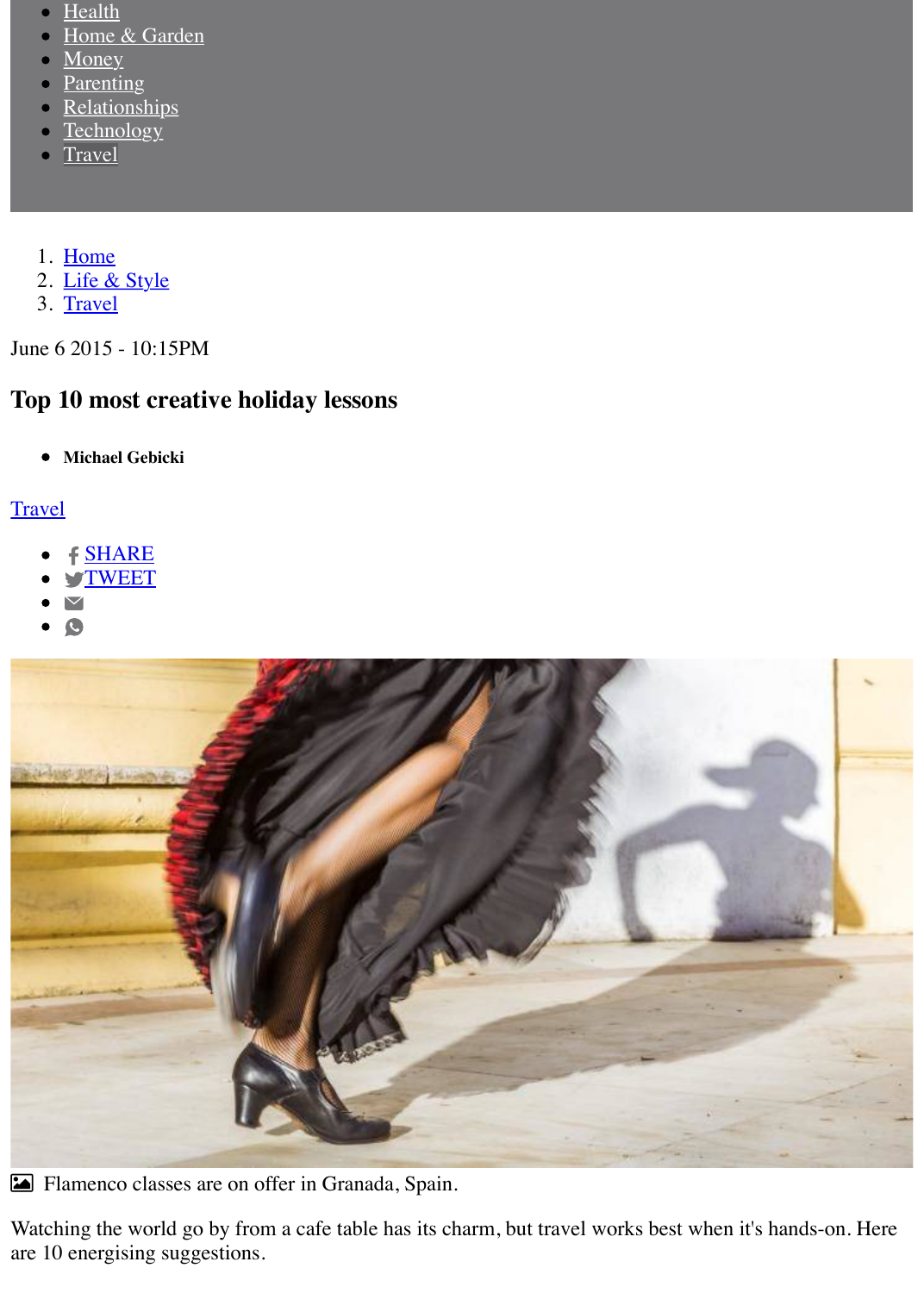#### **1 TAIKO BEAT, JAPAN**

Taiko is to conventional drumming what piloting an F-22 Raptor is to driving. Professional taiko artist Art Lee, artistic director of Japan's Wadaiko Tokara, offers courses from just a few hours to week-long intensives, in the mountainous Shimoina District of Nagano Prefecture. They offer deep immersion in Japanese culture as well as rigorous instruction in the art of wadaiko, as the taiko drums are known in Japan.

*See [tokara.net.](http://tokara.net/)*

#### **2 WOK ON, BALI**

A resident of Bali for close to three decades, Janet De Neefe has planted her roots firmly in the soil of her adopted home, introducing outsiders to Balinese cuisine through her Casa Luna Cooking School. Market tours, herbs and spices, and the art of perfect rice cooking all feature. Half-day classes take place on weekdays and you can dip in and out as you wish.

*See [casalunabali.com.](http://casalunabali.com/)*

#### **3 SNAPPY SHOOTERS, WORLDWIDE**

*National Geographic*'s photographers are some of the legends of the business. Anyone can sign up for a photo trip with National Geographic Expeditions, which take photo enthusiasts to such exotic locations as Ethiopia, Bhutan, Costa Rica and the Galapagos, in the company of these world-class photographers.

*See [nationalgeographicexpeditions.com.](http://nationalgeographicexpeditions.com/)*

#### **4 FLAMENCO FLING, SPAIN**

At the foot of the Sierra Nevada Mountains in the city of Granada, Carmen de las Cuevas, the School of Spanish for foreigners, is dedicated to imparting all things Spanish. There's a choice of flamenco courses or Spanish language with flamenco, from one week up to three months. Dance teachers come with distinguished credentials, and classes are 12 maximum.

*See [carmencuevas.com](http://carmencuevas.com/).*

#### **5 EASEL DOES IT, ITALY**

Set on a hilltop estate just outside Orvieto, Arte Umbria's specialty is painting, drawing, sculpture and printmaking workshops. The one-week courses are aimed at all levels, and include long lunches, wine and lounging by the pool. Accommodation is in a rustic, 10-bedroom country house on the estate.

*See [arteumbria.com.](http://arteumbria.com/)*

#### **6 THE WRITE STUFF, ENGLAND**

British-based Arvon runs five-day residential writing courses in the English countryside. Tutors include celebrated names from the world of contemporary English literature, and groups are limited to 15. Choose from poetry, radio dramas, writing young adult fiction and short-story writing. Locations include West Yorkshire's Lumb Bank and The Hurst in Shropshire, former homes of Ted Hughes and John Osborne respectively.

*See [arvon.org](http://arvon.org/).*

#### **7 SKYROS WRITING, GREECE**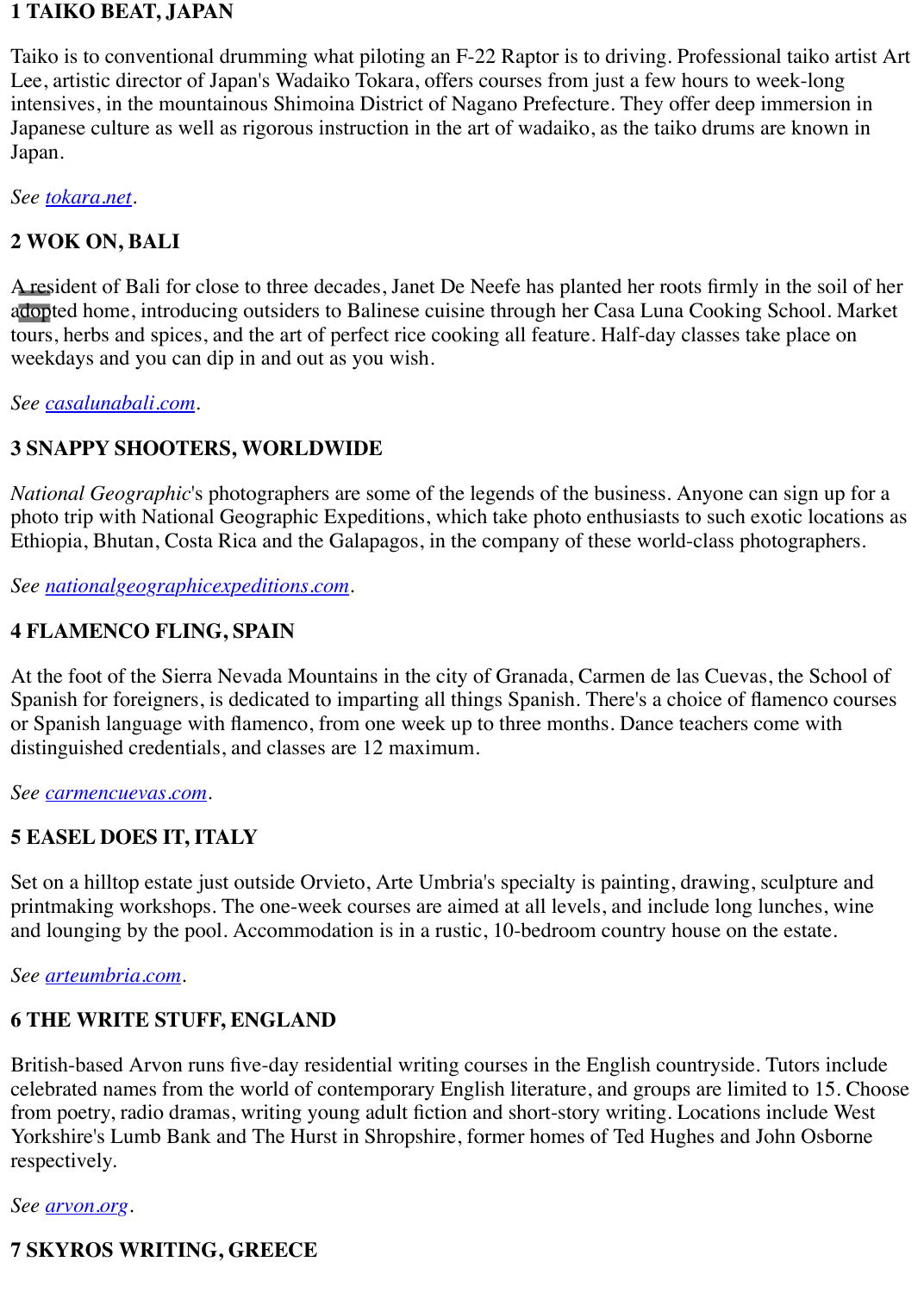The Writers' Lab on the Greek Island of Skyros promises to polish those pensees into prose. Their oneweek courses are open to all, from complete beginners with writerly thought bubbles to published authors. Literary luminaries such as Margaret Drabble, Hanif Kureishi, Hilary Mantel and Alison Lurie have all graced the centre.

*See [skyros.com](http://skyros.com/).*

### **8 TUSCAN TASTES, ITALY**

With nights in luxury Tuscan villas, plenty of wine and lots of laughs as a side serve, the cooking classes that Tuscookany have operated for more than a decade tick all the right boxes. The emphasis is on traditional Tuscan cooking, with instruction in English by local chefs. Each of the three villas teaches its own menu at the discretion of its head chef, with mastery of half a dozen different antipasti, entrees, mains and desserts as the aim.

*See [tuscookany.com.](http://tuscookany.com/)*

### **9 SACRED SOUNDS, INDIA**

Close to the Ganges River in the holy city of Varanasi, the Academy of Indian Classical Music is a residential music school that offers tuition to Westerners in the sitar, tabla, harmonium and flute, the anchor of Indian classical music. The particular style taught here is the Benares Gharana, which has been passed down from teacher to student over many centuries.

*See [benaresmusicacademy.com](http://benaresmusicacademy.com/).*

### **10 SALSA SENSATION, CUBA**

Mi Salsa Cubana is a Cuban dance school that promises to put silk and spice into your parquet shuffle. While the emphasis is on salsa, students learn a variety of Latin styles including son, rueda de casino, mambo, cha cha, and rumba. Mi Salsa Cubana's two-week courses are at Havana's Hotel Kohly. Course co-ordinator Stine Ortvad is a professional dancer from Denmark who has taught salsa for two decades.

*See [misalsacubana.com.](http://misalsacubana.com./)*

*This story [Top 10 most creative holiday lessons](http://www.smh.com.au/travel/top-10-most-creative-holiday-lessons-20150601-gh6brb.html) first appeared on [The Sydney Morning Herald](http://www.smh.com.au/).*

- [SHARE](https://www.facebook.com/sharer/sharer.php?u=http://www.bunburymail.com.au/story/3127752/top-10-most-creative-holiday-lessons/?cs=34)
- **S[TWEET](http://twitter.com/share?url=http://www.bunburymail.com.au/story/3127752/top-10-most-creative-holiday-lessons/?cs=34&text=Top%2010%20most%20creative%20holiday%20lessons&via=BunburyMail)**
- $\blacktriangledown$
- $\bullet$

## **WE RECOMMEND**



[Australian Beach Games](http://www.bunburymail.com.au/story/5221180/australian-beach-games-excites/?cs=280) excites LOCAL SPORT



[The old laws helping cops](http://www.bunburymail.com.au/story/5220760/the-old-laws-helping-cops-shut-down-bikie-clubhouses-in-nsw/?cs=7) shut down bikie... NATIONAL

[Murder charge for Margaret River man](http://www.bunburymail.com.au/story/5220151/murder-charge-for-margaret-river-man/?cs=279) [Super Sydney FC blast past Melbourne City |...](http://www.bunburymail.com.au/story/5220730/super-sydney-fc-blast-past-melbourne-city-gallery/?cs=7)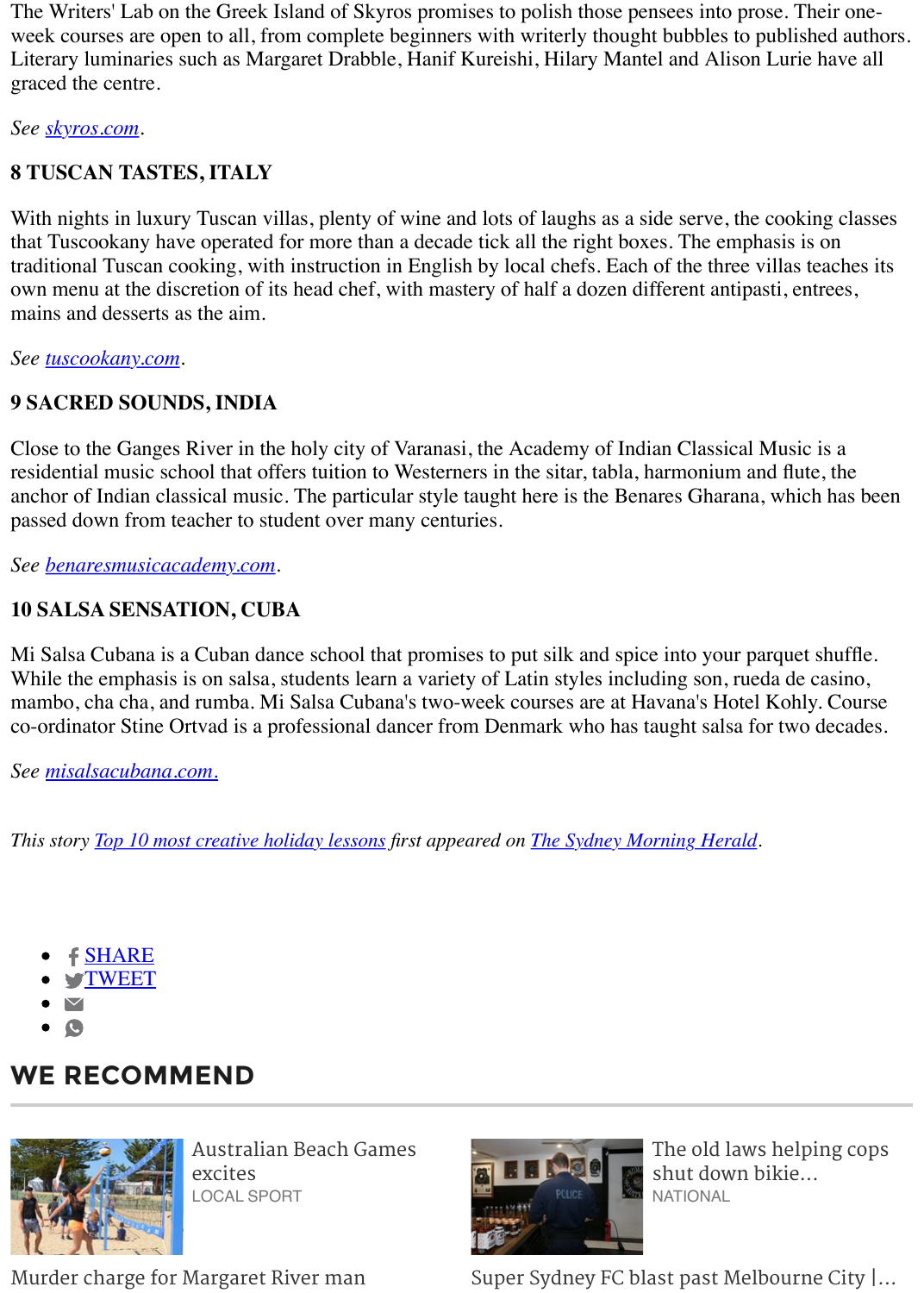

[LOCAL NEWS](http://www.bunburymail.com.au/story/5220151/murder-charge-for-margaret-river-man/?cs=279)



The Tasmanian publican [calling last drinks after...](http://www.bunburymail.com.au/story/5220832/the-tasmanian-publican-calling-last-drinks-after-41-years/?cs=7) **NATIONAL** 



Aussies reach T20 final [after smashing England](http://www.bunburymail.com.au/story/5220732/aussies-reach-t20-final-after-smashing-england/?cs=7) **NATIONAL** 



[When Danielle heard she](http://www.bunburymail.com.au/story/5215875/when-danielle-heard-she-may-die-soon-she-thought-of-her-daughter/?cs=24) may die soon, she thought... LIFE & STYLE



20 amazing photos of [Winter Olympics actions](http://www.bunburymail.com.au/story/5220691/20-amazing-photos-of-winter-olympics-actions-so-far/?cs=7) so... **NATIONAL** 

powered by plista

# **Local Business [View](http://www.bunburymail.com.au/business/)**



#### **[List Your Business](http://www.bunburymail.com.au/advertise/)**

# **Local News**

- 1. **[Having a ball](http://www.bunburymail.com.au/story/5221182/having-a-ball/?cs=279)**
- 2. **[Murder charge for Margaret River man](http://www.bunburymail.com.au/story/5220151/murder-charge-for-margaret-river-man/?cs=279)**
- 3. **[Throwback Thursday February 13, 2008 | Photos](http://www.bunburymail.com.au/story/5218239/throwback-thursday-february-13-2008-photos/?cs=279)**
- 4. **[RAC helicopter celebrates two years in South West](http://www.bunburymail.com.au/story/5217046/rac-helicopter-celebrates-two-years-in-south-west/?cs=279)**
- 5. **[Sentence extended for trespassing incident](http://www.bunburymail.com.au/story/5215886/sentence-extended-for-trespassing-incident/?cs=279)**
- 6. **['Silly mistake' costs man](http://www.bunburymail.com.au/story/5215885/silly-mistake-costs-man/?cs=279)**